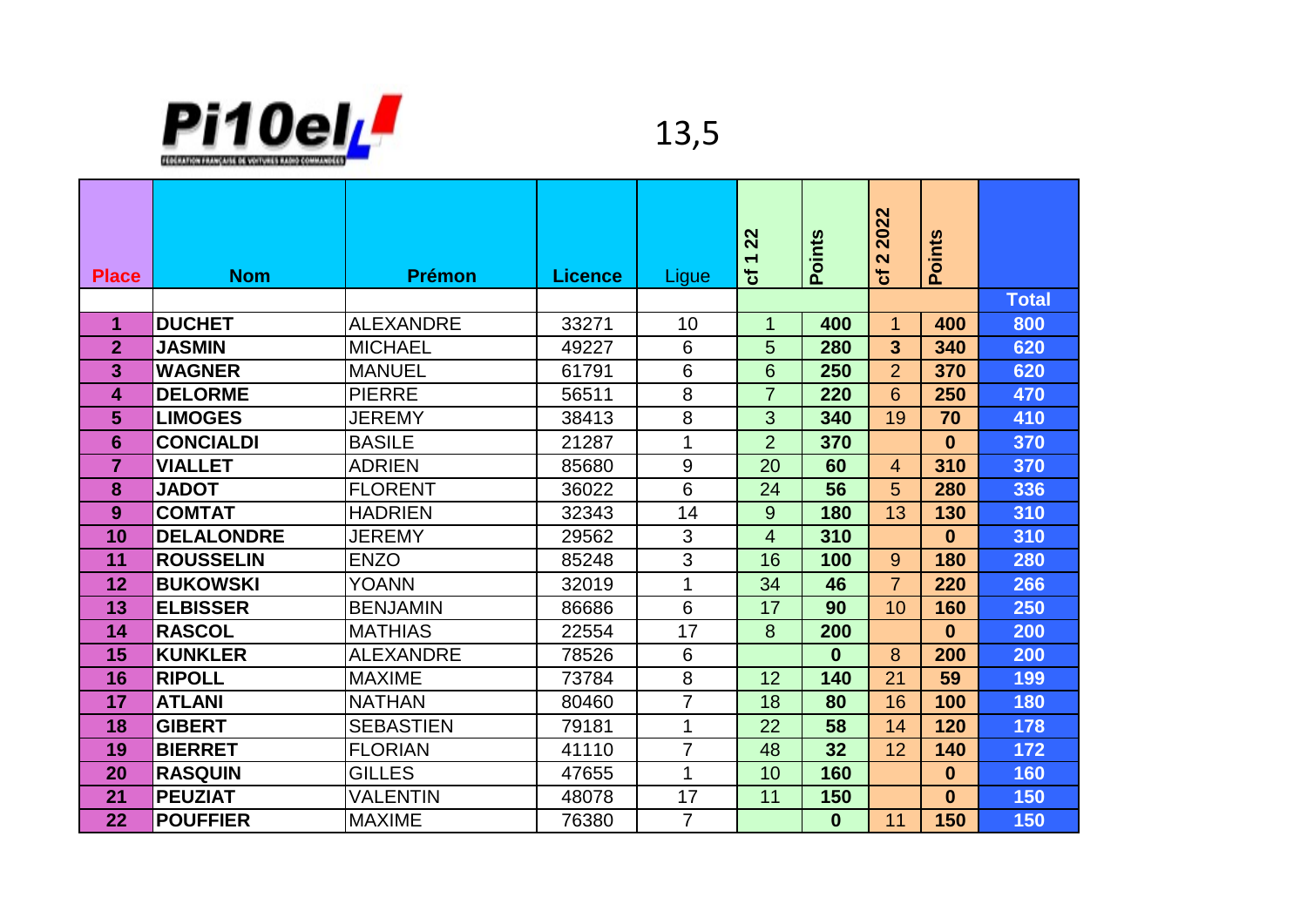| 23 | <b>SAUTEREAU</b>     | <b>ERIC</b>       | 38440 | 1              | 15 | 110          | 43 | 37           | 147 |
|----|----------------------|-------------------|-------|----------------|----|--------------|----|--------------|-----|
| 24 | <b>BOUDET</b>        | <b>SERGE</b>      | 23633 | $\overline{7}$ | 30 | 50           | 17 | 90           | 140 |
| 25 | <b>CLAUX</b>         | <b>JONATHAN</b>   | 42699 | 13             | 13 | 130          |    | $\mathbf{0}$ | 130 |
| 26 | <b>ORER</b>          | <b>EUGENE</b>     | 36428 | 1              | 19 | 70           | 20 | 60           | 130 |
| 27 | <b>POYEN</b>         | <b>ALEXANDRE</b>  | 67349 | $\overline{3}$ | 14 | 120          |    | $\mathbf{0}$ | 120 |
| 28 | <b>GONARD</b>        | <b>KEVIN</b>      | 50939 | 8              |    | $\bf{0}$     | 15 | 110          | 110 |
| 29 | <b>FROMENT</b>       | <b>SYLVAIN</b>    | 46188 | 16             | 31 | 49           | 26 | 54           | 103 |
| 30 | <b>TEQUI</b>         | <b>MICKAEL</b>    | 34987 | 14             | 27 | 53           | 31 | 49           | 102 |
| 31 | <b>PILATO</b>        | PIERRE-NICOLAS    | 50493 | 8              | 37 | 43           | 23 | 57           | 100 |
| 32 | <b>LEMARINIER</b>    | <b>PIERRE</b>     | 89388 | 1              | 39 | 41           | 24 | 56           | 97  |
| 33 | <b>PERRIN TAUPIN</b> | <b>ALEXANDRE</b>  | 76580 | $\overline{7}$ | 36 | 44           | 27 | 53           | 97  |
| 34 | <b>DUCRET</b>        | <b>CORENTIN</b>   | 80683 | 9              | 43 | 37           | 22 | 58           | 95  |
| 35 | <b>CARPANO</b>       | <b>PATRICE</b>    | 35614 | 1              | 45 | 35           | 30 | 50           | 85  |
| 36 | <b>ESTEVES</b>       | <b>STEPHANE</b>   | 55062 | 1              | 33 | 47           | 42 | 38           | 85  |
| 37 | <b>BOURGEOIS</b>     | <b>OLIVIER</b>    | 65159 | 14             | 44 | 36           | 32 | 48           | 84  |
| 38 | <b>JOST</b>          | <b>JULIEN</b>     | 30916 | 8              |    | $\bf{0}$     | 18 | 80           | 80  |
| 39 | <b>BOURQUARD</b>     | <b>PHILEAS</b>    | 87837 | $\overline{7}$ | 53 | 27           | 29 | 51           | 78  |
| 40 | <b>LEFEBVRE</b>      | <b>CHRISTOPHE</b> | 54639 | $\overline{4}$ | 56 | 24           | 39 | 41           | 65  |
| 41 | <b>PASQUIER</b>      | <b>YANNICK</b>    | 47937 | 4              | 60 | 20           | 37 | 43           | 63  |
| 42 | <b>JIMENEZ</b>       | <b>CLEMENT</b>    | 71890 | 1              | 21 | 59           |    | $\mathbf{0}$ | 59  |
| 43 | <b>DERAM</b>         | <b>JEREMY</b>     | 49382 | $\overline{4}$ | 23 | 57           |    | $\bf{0}$     | 57  |
| 44 | <b>GENESTE</b>       | <b>MATHIAS</b>    | 71524 | 8              | 25 | 55           |    | $\mathbf{0}$ | 55  |
| 45 | <b>CLAVEY</b>        | <b>JEREMY</b>     | 55707 | $6\phantom{1}$ |    | $\bf{0}$     | 25 | 55           | 55  |
| 46 | <b>LEE</b>           | <b>RAPHAEL</b>    | 36157 | 1              | 26 | 54           |    | $\mathbf{0}$ | 54  |
| 47 | <b>JIMENEZ</b>       | <b>BAPTISTE</b>   | 87863 | 1              | 28 | 52           |    | $\mathbf{0}$ | 52  |
| 48 | <b>LOUISON</b>       | <b>PHILIPPE</b>   | 50060 | 1              |    | $\mathbf{0}$ | 28 | 52           | 52  |
| 49 | <b>RACLIUS</b>       | <b>STEPHANE</b>   | 35929 | $\mathbf{1}$   | 29 | 51           |    | $\mathbf{0}$ | 51  |
| 50 | <b>RAGAUT</b>        | <b>HUGO</b>       | 26967 | 3              | 32 | 48           |    | $\bf{0}$     | 48  |
| 51 | <b>DOS SANTOS</b>    | <b>CHRISTOPHE</b> | 50918 | $\overline{7}$ |    | $\bf{0}$     | 33 | 47           | 47  |
| 52 | <b>MOMBAZET</b>      | <b>DONATIEN</b>   | 82478 | 6              |    | $\bf{0}$     | 34 | 46           | 46  |
| 53 | <b>BAK</b>           | <b>MICKAEL</b>    | 87211 | $\overline{4}$ | 35 | 45           |    | $\mathbf{0}$ | 45  |